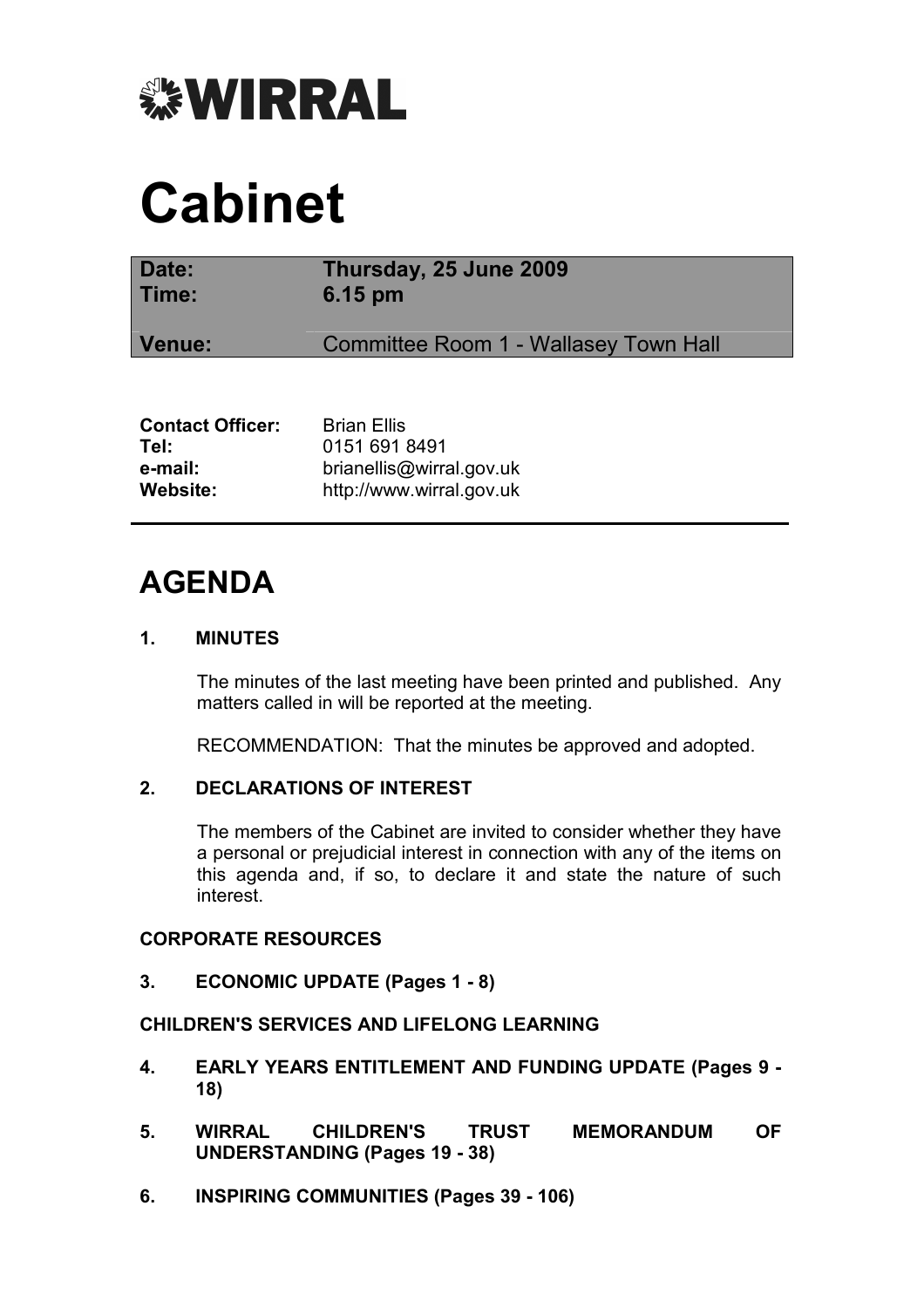# REGENERATION AND PLANNING STRATEGY

# 7. MERSEY HEARTLANDS NEW GROWTH POINT FUNDING 2009/10 AND 2010/11 (Pages 107 - 128)

#### SOCIAL CARE AND INCLUSION

#### 8. HOSPITAL DISCHARGE REVIEW REPORT (Pages 129 - 204)

 Further to minute 76 (Social Care and Health Overview and Scrutiny Committee – 25/3/09) the Hospital Discharge Review Report has been referred to Cabinet for information.

# FINANCE AND BEST VALUE

#### 9. FINANCIAL OUT-TURN 2008-09

Report to be circulated separately.

# 10. CAPITAL OUT-TURN AND DETERMINATIONS 2008-09 (Pages 205 - 212)

#### 11. COLLECTION SUMMARY (Pages 213 - 222)

#### 12. EFFICIENCIES 2008-09

Report to be circulated separately.

# 13. TREASURY MANAGEMENT ANNUAL REPORT 2008-09 (Pages 223 - 240)

- 14. INSURANCE FUND ANNUAL REPORT (Pages 241 246)
- 15. EARLY RETIREMENTS COSTS 2008-09 (Pages 247 250)
- 16. EXEMPT INFORMATION EXCLUSION OF THE PRESS AND PUBLIC